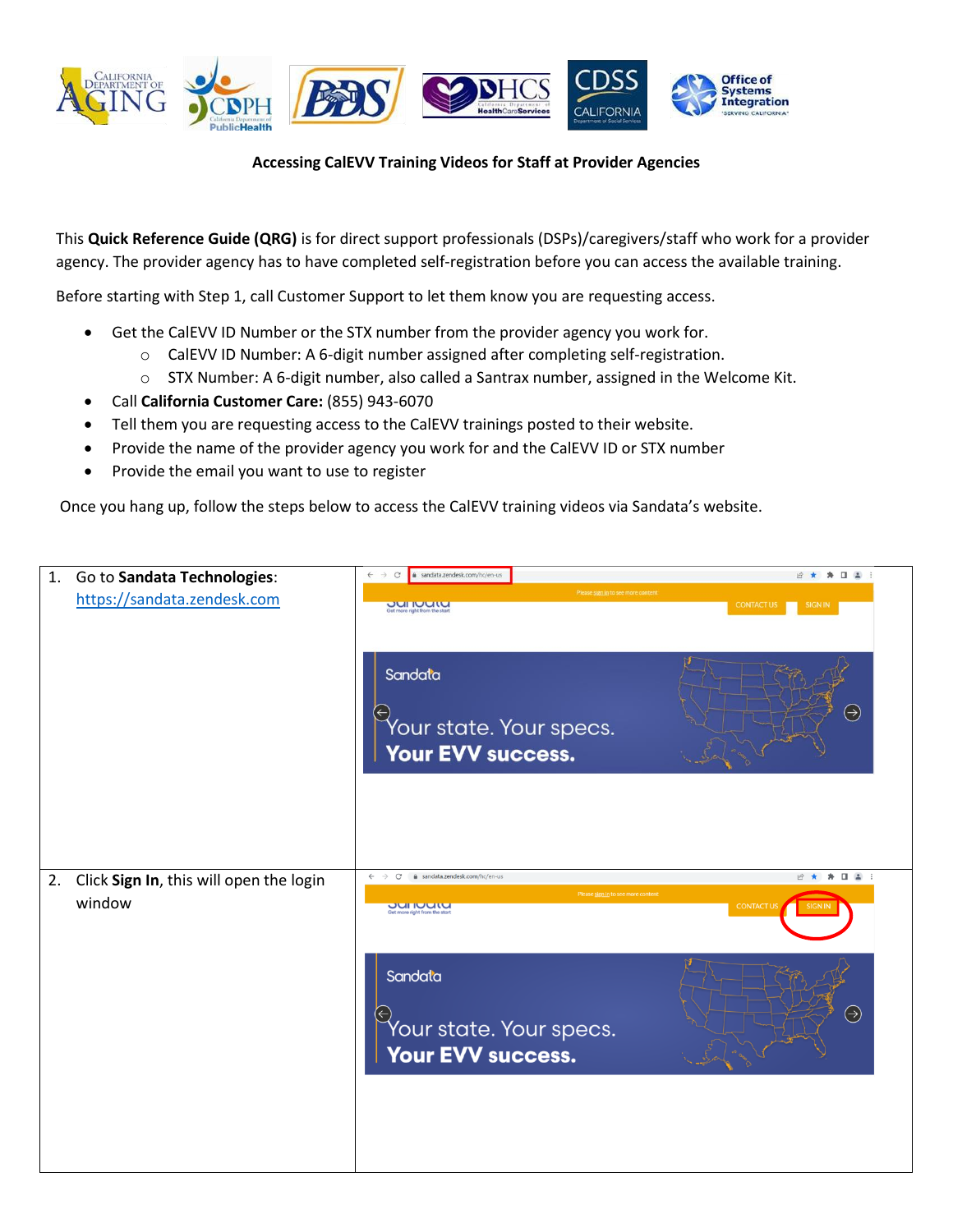

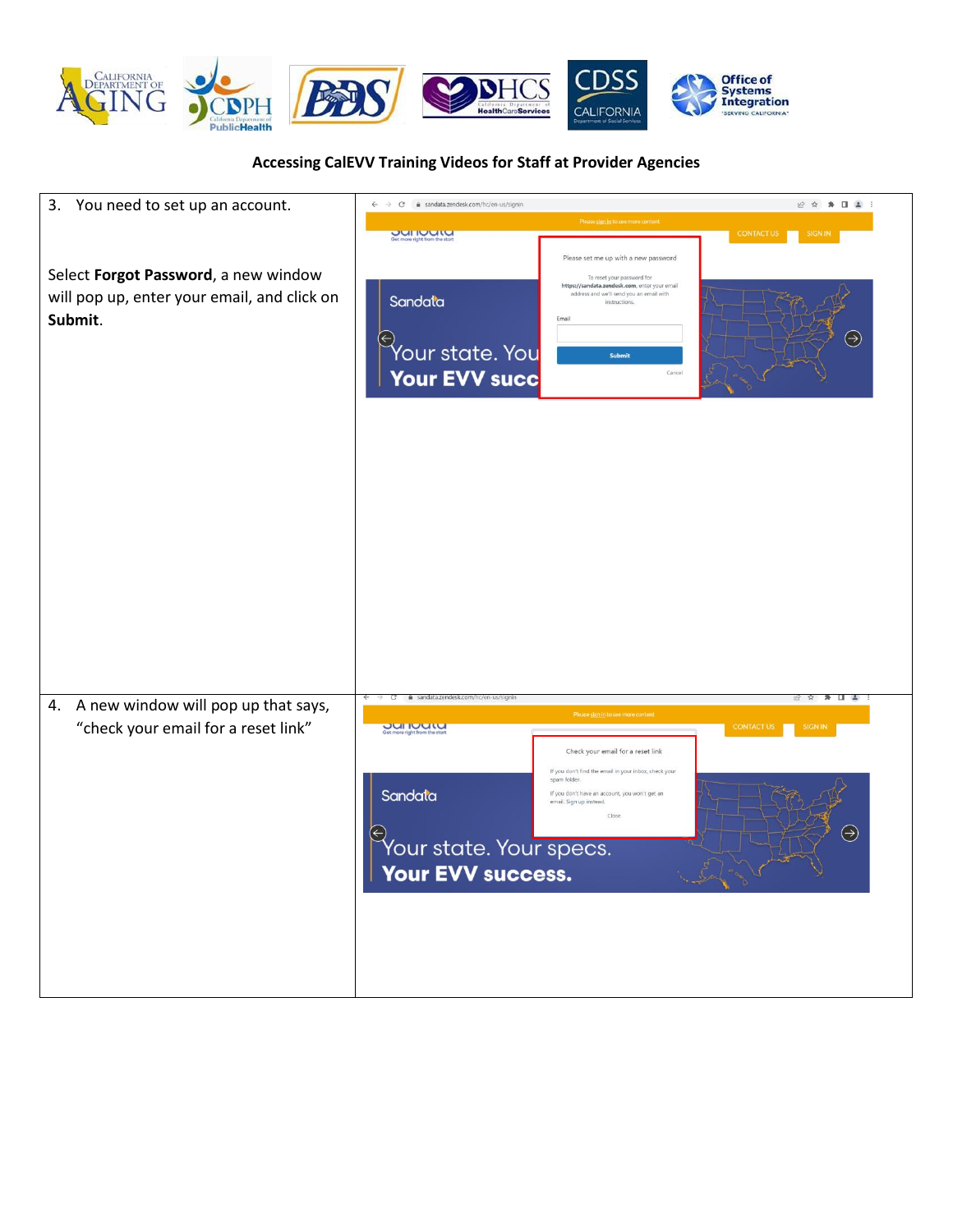

| Go to your email to locate the email<br>5.<br>from Sandata Technologies. Check<br>your Spam folder if you don't see it in<br>your inbox.<br>Click on the link in the email and follow<br>the instructions to set up an account.<br>Enter your email, create a password, and<br>sign in. | Welcome to Sandata Technologies<br>Sandata Technologies <support@sandata.zendesk.com><br/><b>ST</b><br/>To<br/>You don't often get email from support@sandata.zendesk.com. Learn why this is important<br/>Sandata<br/>Velcome to Sandata Technologies. Please click the link below to create a password and sign-in.<br/>https://sandata.zendesk.com/verification/email/R27iFbF4F0a7KEJ3jIexTPAbUqJzHluH<br/>This email is a service from Sandata Technologies.</support@sandata.zendesk.com> |                                                                                                               |  |
|-----------------------------------------------------------------------------------------------------------------------------------------------------------------------------------------------------------------------------------------------------------------------------------------|------------------------------------------------------------------------------------------------------------------------------------------------------------------------------------------------------------------------------------------------------------------------------------------------------------------------------------------------------------------------------------------------------------------------------------------------------------------------------------------------|---------------------------------------------------------------------------------------------------------------|--|
| Click on the Training Information Box<br>6.                                                                                                                                                                                                                                             | c' a sandata.zendesk.com/hc/en-us<br>$\leftarrow$ $\rightarrow$                                                                                                                                                                                                                                                                                                                                                                                                                                | ◎ ピ★ ★ Ⅲ ↓                                                                                                    |  |
| once you have entered your email and<br>password.                                                                                                                                                                                                                                       | $Q$ How Can We Help? Start by typing key words such as "Export Invoice" or "Merge Client"                                                                                                                                                                                                                                                                                                                                                                                                      |                                                                                                               |  |
|                                                                                                                                                                                                                                                                                         | <b>Training Information</b><br>Full Product Video Library - LMS Info and Training<br>Guides                                                                                                                                                                                                                                                                                                                                                                                                    | <b>EVV Vendor Solutions</b><br>Documentation per state program used for the EVV<br>Vendor Solution Interface. |  |
|                                                                                                                                                                                                                                                                                         | <b>Getting Started</b><br>Self-Help and Ticket Center                                                                                                                                                                                                                                                                                                                                                                                                                                          | <b>Product User Guides</b><br>User manuals for Sandata's various products                                     |  |
|                                                                                                                                                                                                                                                                                         | Quick Reference Guide (QRG)                                                                                                                                                                                                                                                                                                                                                                                                                                                                    | <b>Release Notes</b>                                                                                          |  |
| Click on California (CalEVV) button to<br>7.<br>view a list of all the available<br>resources for CalEVV.                                                                                                                                                                               | <b>MY EXISTING TICKETS</b><br><b>NEW TICKET</b><br>Sign out                                                                                                                                                                                                                                                                                                                                                                                                                                    |                                                                                                               |  |
|                                                                                                                                                                                                                                                                                         | Sandata Technologies > Training Information                                                                                                                                                                                                                                                                                                                                                                                                                                                    | Q How Can We Help?                                                                                            |  |
|                                                                                                                                                                                                                                                                                         | <b>Training Information</b>                                                                                                                                                                                                                                                                                                                                                                                                                                                                    |                                                                                                               |  |
|                                                                                                                                                                                                                                                                                         | California (CalEVV)                                                                                                                                                                                                                                                                                                                                                                                                                                                                            | Indiana (IN FSSA)                                                                                             |  |
|                                                                                                                                                                                                                                                                                         | <b>Full Product Video Library</b>                                                                                                                                                                                                                                                                                                                                                                                                                                                              | Learning Management System Links                                                                              |  |
|                                                                                                                                                                                                                                                                                         | NYS DOH EVV Training                                                                                                                                                                                                                                                                                                                                                                                                                                                                           | <b>Webinar Registration</b>                                                                                   |  |
|                                                                                                                                                                                                                                                                                         |                                                                                                                                                                                                                                                                                                                                                                                                                                                                                                |                                                                                                               |  |